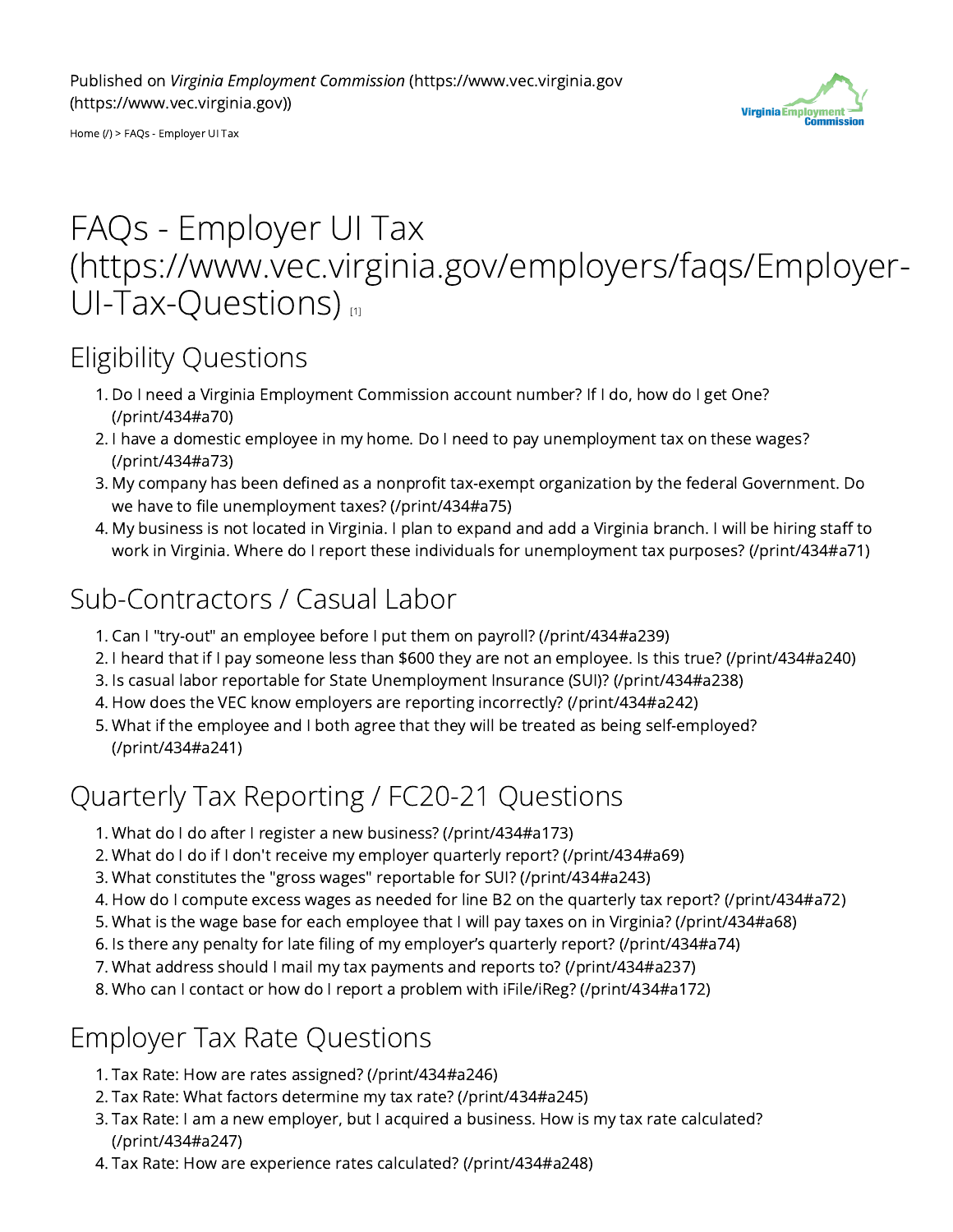- 5. Tax Rate: What can cause a maximum base tax rate? (Non-experience rated) [\(/print/434#a250\)](https://www.vec.virginia.gov/print/434#a250)
- 6. Tax Rate: What are the minimum and maximum Base Tax Rates? [\(/print/434#a249\)](https://www.vec.virginia.gov/print/434#a249)

# Eligibility Questions

# 1. Do I need a Virginia Employment Commission account number? If I do, how do I get One?

Employers are liable for unemployment tax in Virginia if they are currently liable for Federal Unemployment Tax. General employers are liable if they have had a quarterly payroll of \$1,500 or more or have had an employee for 20 weeks or more during a calendar year. Agricultural, Domestic, and 501C3 Non-Profit employers have different thresholds for liability. Additionally, if you acquire a business that is liable at the time of the acquisition, you are liable. To register and immediately receive a VEC Account Number, go to iReg [\(https://www.vec.virginia.gov/employers/tax-registration-massclaims\)](https://www.vec.virginia.gov/employers/tax-registration-massclaims) [2], our new online registration process. You can also contact a VEC Local Office [\(https://www.vec.virginia.gov/vec-](https://www.vec.virginia.gov/vec-local-offices)

local-offices) [3] or download the form VEC-FC-27 from the Employer Services page [\(https://www.vec.virginia.gov/employers\)](https://www.vec.virginia.gov/employers) [4] on this website.

Back to top [\(/print/434#top\)](https://www.vec.virginia.gov/print/434#top)

# 2. I have a domestic employee in my home. Do I need to pay unemployment tax on these wages?

This will depend on the amount of wages that you pay during a calendar quarter. You will be liable for state unemployment taxes if the total amount of wages you pay for domestic services in a calendar quarter equals or exceeds \$1,000. The report and tax will be due on a quarterly basis. It should not be confused with Federal Unemployment Tax that is due annually on domestic service and filed with your 1040 return on schedule H by April 15th of each year. Domestic employers, who have a history of quarterly payrolls of less than \$5,000, may be offered the option to file VEC reports on an annual basis. This will only be done if approved in advance and the employer agrees to file reports using IFile [\(https://www.vec.virginia.gov/employers/tax-registration-massclaims\)](https://www.vec.virginia.gov/employers/tax-registration-massclaims) [2].

Back to top [\(/print/434#top\)](https://www.vec.virginia.gov/print/434#top)

- 3. My company has been defined as a nonprofit tax-exempt organization by the federal Government. Do we have to file unemployment taxes?
	- This tax exemption is for corporate income tax. It does not apply to employment taxes. Virginia law specifically exempts from unemployment taxes only nonprofits companies that have a 501 C3 federal tax exemption and have less than 4 employees for 20 weeks in the year. All other nonprofit employers are required to file as is any other business Churches, however, are always exempt from UI reporting.

Back to top [\(/print/434#top\)](https://www.vec.virginia.gov/print/434#top)

- 4. My business is not located in Virginia. I plan to expand and add a Virginia branch. I will be hiring staff to work in Virginia. Where do I report these individuals for unemployment tax purposes?
	- Businesses operating in multiple jurisdictions must base their filing requirements on the "localized/non-localized" procedures that each state has. You first determine if the services being rendered are localized, contained in one state. If so, the rule is to report people where they work. That would be the case described here. If they work in multiple states you must look to where their direction and control is centered. Wages earned in Virginia are reportable to Virginia, unless they are incidental. An exception to this is if a specific reciprocal agreement is approved by the VEC and the other state.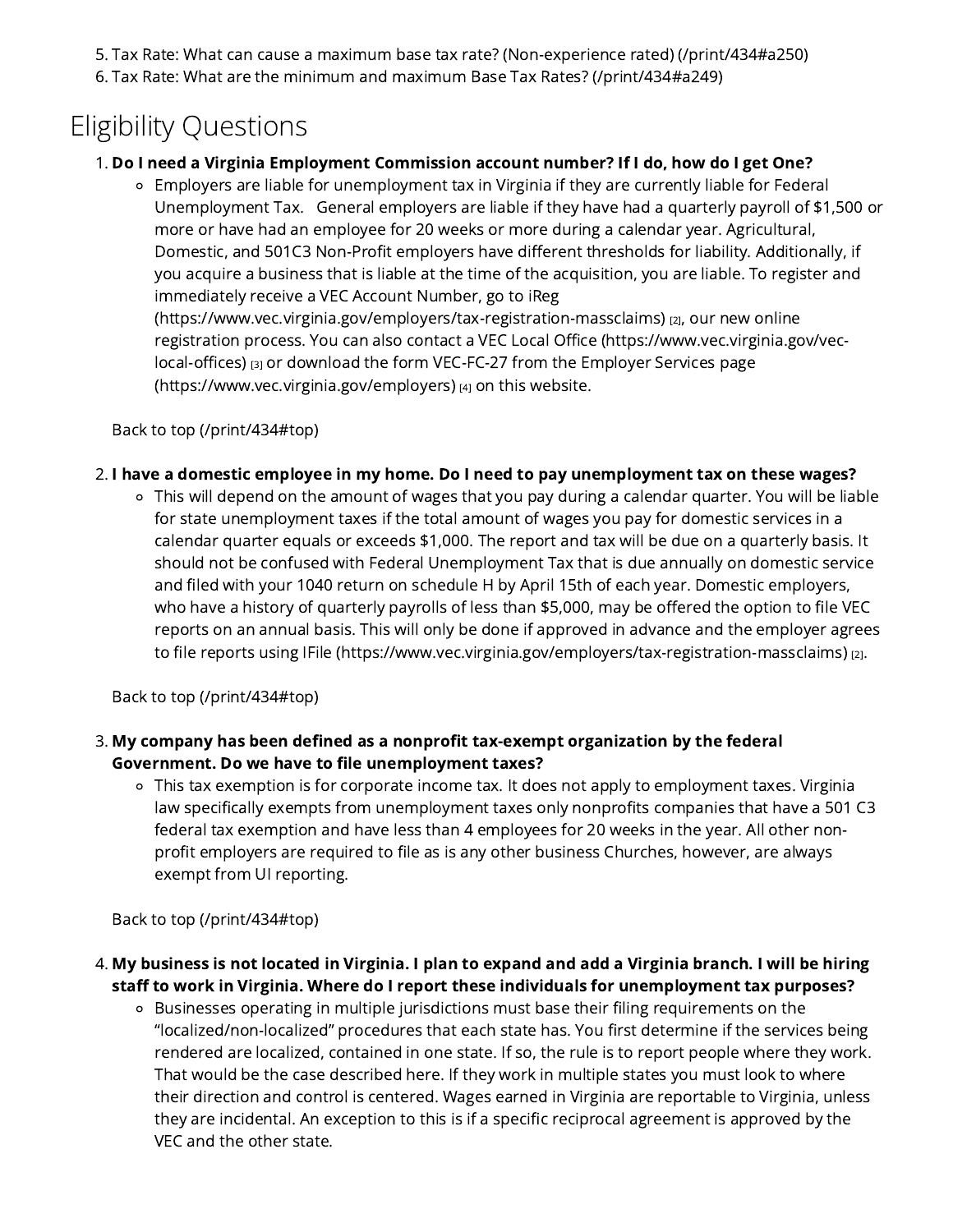Back to top [\(/print/434#top\)](https://www.vec.virginia.gov/print/434#top)

# Sub-Contractors / Casual Labor

# 1. Can I "try-out" an employee before I put them on payroll?

Any payment for services is reportable to the Commission.

Back to top [\(/print/434#top\)](https://www.vec.virginia.gov/print/434#top)

# 2. I heard that if I pay someone less than \$600 they are not an employee. Is this true?

This is not true. If someone performs a service and they are paid, they are an employee unless the Commission determines they are statutorily excluded. The employer must prove the statutory exclusion. All amounts paid for services, no matter how small, are reportable.

Back to top [\(/print/434#top\)](https://www.vec.virginia.gov/print/434#top)

# 3. Is casual labor reportable for State Unemployment Insurance (SUI)?

Yes, all labor costs are reportable including casual labor, temporary labor, part-time labor, summer help and other types of miscellaneous labor, no matter the amount, unless they are statutorily exempt.

Back to top [\(/print/434#top\)](https://www.vec.virginia.gov/print/434#top)

# 4. How does the VEC know employers are reporting incorrectly?

We sometimes learn this when a former worker files for unemployment benefits and their wages are not recorded in our system. In addition, VEC tax representatives conduct periodic audits of employer accounts. Over 3,700 VEC audits are conducted each year. These audits reveal some employers are not reporting all workers to the Commission and are not reporting compensation correctly. Employers who exclude reportable wages may become subject to additional tax, interest, and penalties.

Back to top [\(/print/434#top\)](https://www.vec.virginia.gov/print/434#top)

# 5. What if the employee and I both agree that they will be treated as being self-employed?

The relationship is determined by the statute, not by any agreement between the parties. The Commission decides if the amounts are reportable, not the employer or the employee. Unless the Commission determines otherwise, they are reportable.

Back to top [\(/print/434#top\)](https://www.vec.virginia.gov/print/434#top)

# Quarterly Tax Reporting / FC20-21 Questions

# 1. What do I do after I register a new business?

o Be sure to file all VEC quarterly reports, from the quarter in which employment began through the current quarter. Newly covered employers must file all quarterly tax reports by the due date of the reported quarter to avoid Late Filing penalties on each report. You can also review the Employer Services page [\(https://www.vec.virginia.gov/employers\)](https://www.vec.virginia.gov/employers) [4] of this website or get specific information by clicking here [\(https://www.vec.virginia.gov/employers/tax-registration-massclaims\)](https://www.vec.virginia.gov/employers/tax-registration-massclaims)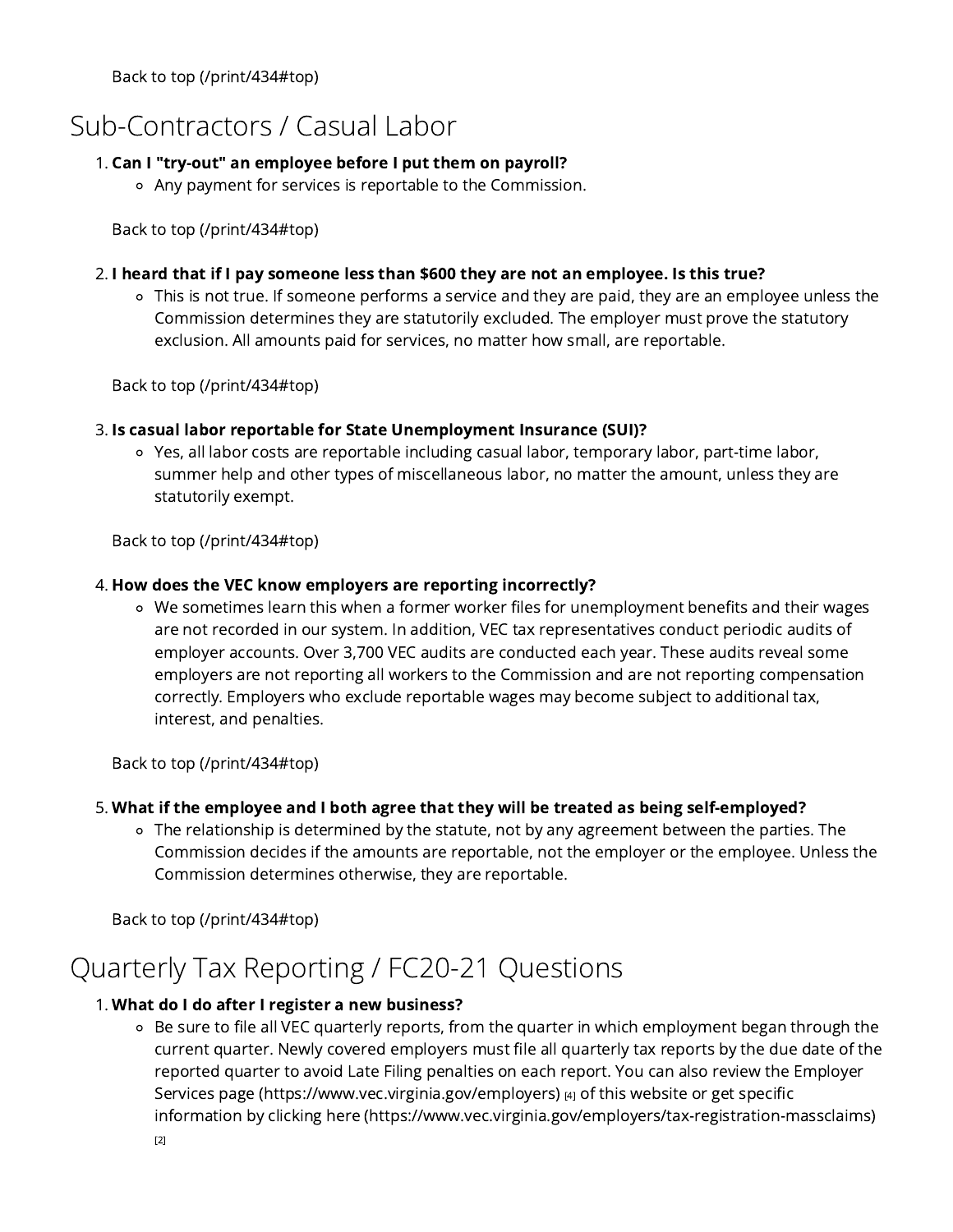### 2. What do I do if I don't receive my employer quarterly report?

- You have three options:
	- 1. File using Ifile [\(https://www.vec.virginia.gov/employers/tax-registration-massclaims\)](https://www.vec.virginia.gov/employers/tax-registration-massclaims) [2], our on-line filing application
	- 2. Contact the nearest VEC Local Office [\(https://www.vec.virginia.gov/vec-local-offices\)](https://www.vec.virginia.gov/vec-local-offices) [3] and they will mail one to you.
	- 3. Go to the Employer Services page [\(https://www.vec.virginia.gov/employers\)](https://www.vec.virginia.gov/employers) [4] on this website and down load a report (VEC-FC-21/20).

Back to top [\(/print/434#top\)](https://www.vec.virginia.gov/print/434#top)

# 3. What constitutes the "gross wages" reportable for SUI?

Reportable gross wages are wages after any Section 125 plan deduction but before any 401K, IRA/ SEP, or 403B7 deduction. For the most part the SUI reportable wages will be the same as the wages reportable for Medicare purposes, with some exceptions such as the imputed value of employee life insurance over \$50,000. Section 125 plans (sometimes referred to as 'cafeteria plans") may include pre-tax deductions for health insurance, healthcare savings accounts and child care account.

Back to top [\(/print/434#top\)](https://www.vec.virginia.gov/print/434#top)

#### 4. How do I compute excess wages as needed for line B2 on the quarterly tax report?

 $\circ$  **Calculation of Taxable wages.** A simple example appears below. In this example, an employer has one employee to report to Virginia. The first \$8000 in wages is taxable. The employer would calculate taxable wages for the four quarters during the year as follows:

Employer: ACME Corp.

|                                                                       | EIN: 99-9999<br>Wages Paid Wages PaidWages PaidWages Paid |            |                               |          |
|-----------------------------------------------------------------------|-----------------------------------------------------------|------------|-------------------------------|----------|
|                                                                       |                                                           |            |                               |          |
| Name/SSN                                                              | <b>Ouarter 1</b>                                          |            | Quarter 2 Quarter 3 Quarter 4 |          |
| John Smith<br>*** <sub>-</sub> ** <sub>-9999</sub>                    | \$5,000                                                   | \$12,000   | \$12,500                      | \$13,000 |
| Calculation of Taxable wages. Tax is due on the first \$8000 per year |                                                           | \$8,000    |                               |          |
|                                                                       |                                                           | $-$ \$5000 |                               |          |
|                                                                       |                                                           | $=$ \$3000 |                               |          |
| Taxable wages                                                         | \$5,000                                                   | \$3.000    | \$0                           | \$0      |
| Tax due (5%)                                                          | \$250.00                                                  | \$150.00   | \$0                           | \$0      |

Back to top [\(/print/434#top\)](https://www.vec.virginia.gov/print/434#top)

#### 5. What is the wage base for each employee that I will pay taxes on in Virginia?

The taxable wage base in Virginia is the first \$8,000 that each employee earns per year.

Back to top [\(/print/434#top\)](https://www.vec.virginia.gov/print/434#top)

#### 6. Is there any penalty for late filing of my employer's quarterly report?

Virginia law imposes a penalty for failure to file an Employer's quarterly report timely. Reports filed after the due date of the reported quarter are assesed a \$100 late filing penalty. This penalty also applies to state and political subdivision employers. A penalty will not be assessed on reports for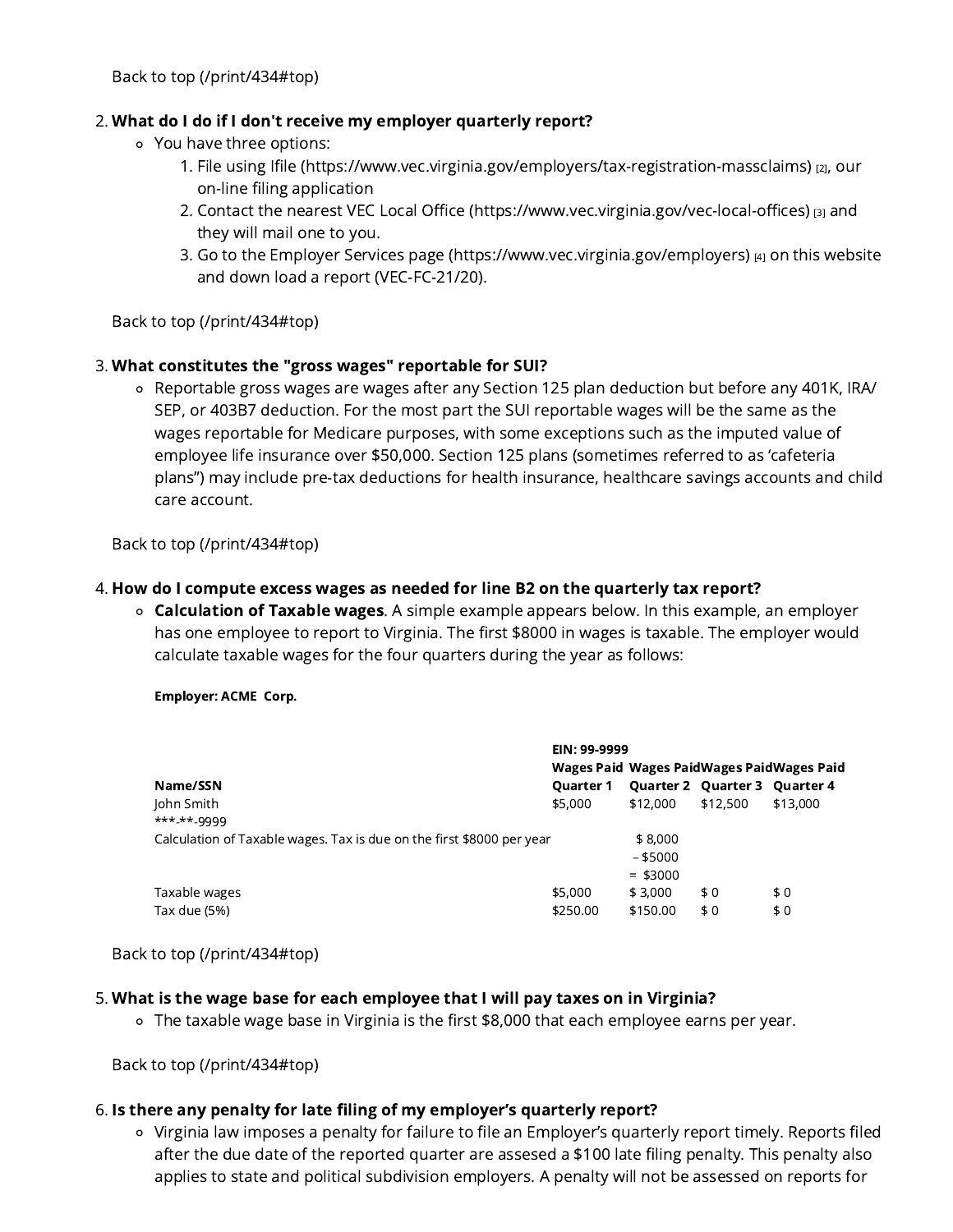quarters in which no wages were paid. Newly covered employers must file all quarterly tax reports by the due date of the reported quarter to avoid the penalty on each report. Interest will accrue even if a penalty is not due. Deadline dates for filing are April 30th, July 31st, October 31st, and January 31st.

Back to top [\(/print/434#top\)](https://www.vec.virginia.gov/print/434#top)

#### 7. What address should I mail my tax payments and reports to?

Virginia Employment Commission P O Box 27592 Richmond VA 23261

Please include your VEC account# and the quarter the payment is for on the check.

The Payment Coupon

[\(https://www.vec.virginia.gov/sites/default/files/docstore/vecportal/employer/docs/Payment-](https://www.vec.virginia.gov/sites/default/files/docstore/vecportal/employer/docs/Payment-Coupon-1.pdf)Coupon-1.pdf) [5] can be printed and attached if sending a check without a report.

Back to top [\(/print/434#top\)](https://www.vec.virginia.gov/print/434#top)

#### 8. Who can I contact or how do I report a problem with iFile/iReg?

If you have any comments or questions about iFile, please contact the Virginia Employment Commission at iFilevec@vec.virginia.gov [\(mailto:iFilevec@vec.virginia.gov\)](mailto:iFilevec@vec.virginia.gov) [6] or (804) 786-1082 or the Virginia Department of Taxation at IFile@tax.virginia.gov [\(mailto:IFile@tax.virginia.gov\)](mailto:IFile@tax.virginia.gov) [7] or (804)367-8037.

Back to top [\(/print/434#top\)](https://www.vec.virginia.gov/print/434#top)

# Employer Tax Rate Questions

#### 1. Tax Rate: How are rates assigned?

Rates are assigned by calendar year, based on the individual situation of the employer. New Virginia employers receive the initial base tax rate of 2.5% (plus add-ons) until eligible for a calculated rate. Others may qualify for an experience base rate or receive an assigned base tax rate.

Back to top [\(/print/434#top\)](https://www.vec.virginia.gov/print/434#top)

#### 2. Tax Rate: What factors determine my tax rate?

Employers receive a Base Tax Rate, dependent on their particular account history and circumstances, plus across-the-board charges that are applied to all employers, such as Pool Costs and Fund Building Charges. Detailed explanations of these tax rate components are below.

#### 1. Base Tax Rate

A benefit ratio is obtained by dividing the benefit charges against an account by the state unemployment taxable wages for the last four completed fiscal years. This ratio is then applied to the Trust Fund Balance Factor to create the Base Tax Rate. (Benefit charges increase base tax rates; the Trust Fund balance accentuates the effect of the charges)

#### 2. Pool Cost Charge

These charges are applied to all employers to cover benefit costs that cannot be recovered from an individual employer, such as a non-chargeable employer, an employer who has closed, or an employer for which the calculated Base Tax Rate is above the maximum.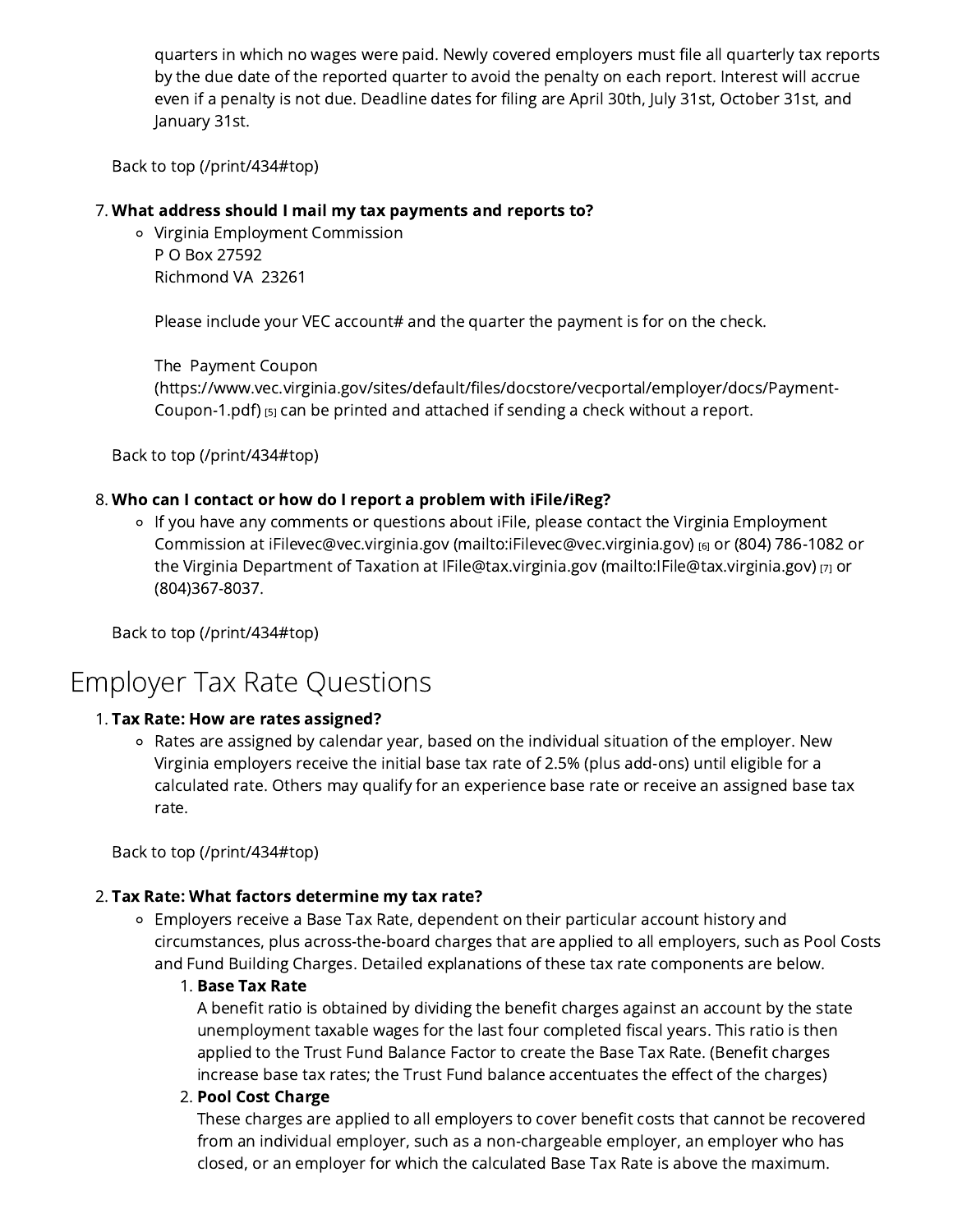# 3. Fund Building Charge

A charge of .2% applied to all employers when the Trust Fund balance is 50%, or less.

Back to top [\(/print/434#top\)](https://www.vec.virginia.gov/print/434#top)

# 3. Tax Rate: How are experience rates calculated?

Existing employers can receive a base tax rate, calculated on their particular account history, if they have wages a minimum of 12 full months for the period ending June 30th of the prior year. (In other words, have completed one full fiscal year (July 1-June 30) and have established an account prior to the rate calculation period.

Experience rates are calculated by dividing the benefits charged against the account by the taxable wage amount for the period ending June 30th of the prior year, up to four fiscal years back. This ratio is then applied to the Trust Fund factors to create a base tax.

Back to top [\(/print/434#top\)](https://www.vec.virginia.gov/print/434#top)

# 4. Tax Rate: I am a new employer, but I acquired a business. How is my tax rate calculated?

The history and tax rate of the prior business transfers to you, unless you waive that transfer within 60 days of the date of acquisition. (Must be an arms-length transaction to waive the experience transfer as required by 60.2-536.1.)

Back to top [\(/print/434#top\)](https://www.vec.virginia.gov/print/434#top)

# 5. Tax Rate: What can cause a maximum base tax rate? (Non-experience rated)

### $\circ$  No payroll in prior fiscal year?

If an employer does not have any payroll in the twelve-month period ending June 30th of the year prior to the computation year, a maximum base tax rate of 6.2% is assigned.

#### No taxable payroll in last four fiscal years?

If an employer has no **paid** taxable payroll during the four-year period ending June 30th of the prior year, they are assigned the maximum base tax rate of 6.2%. This means that the employer has not paid the tax due on the payroll on, or before, the September 30th prior to the computation year.

#### Foreign Contractor?

Out-of-state highway and building construction contractors are assigned the maximum base tax rate of 6.2% for a minimum of 3 calendar years.

# Delinquent Employer?

Employers with delinquent taxes as of July 31st, who do not pay their delinquent taxes and interest within 30 days of being notified, are assigned the maximum base tax rate of 6.2% the following calendar year.

Back to top [\(/print/434#top\)](https://www.vec.virginia.gov/print/434#top)

#### 6. Tax Rate: What are the minimum and maximum Base Tax Rates?

Normally base tax rates vary from a minimum of .1% up to a maximum of 6.2%.

Back to top [\(/print/434#top\)](https://www.vec.virginia.gov/print/434#top)